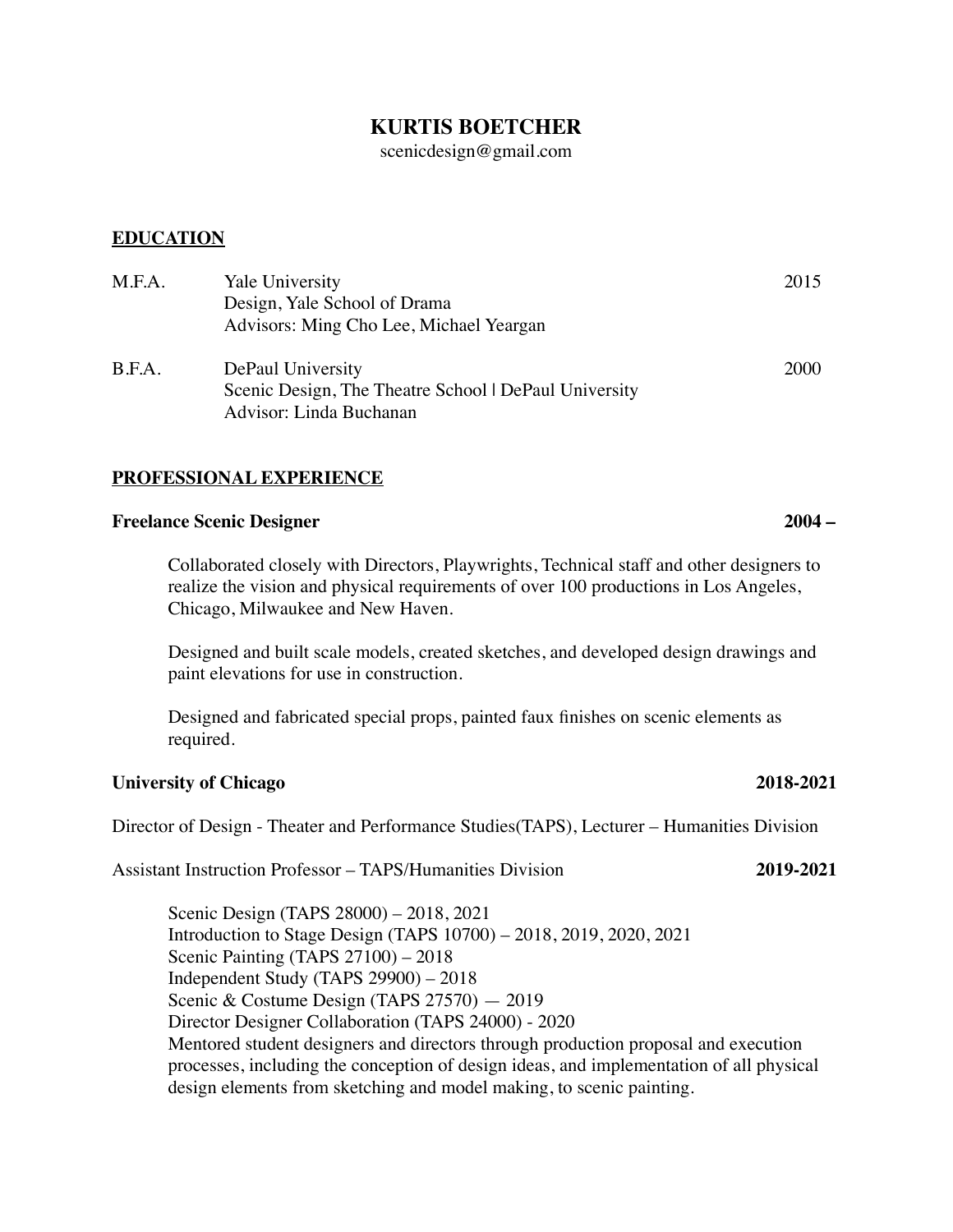Designed and implemented syllabus and lecture material for four, 30 hour quarterly courses per academic year for undergraduate students.

# **Interlochen Center for the Arts, Interlochen, MI 2015**

Designed and implemented syllabus and course material for 180-hour course for students ages 12-16 covering topics in Theater Design, assessed student course work and material.

Supported, advised and mentored students working on production assignments

# **HONORS AND AWARDS**

| Chicago Jeff Awards Nomination – Best Scenic Design<br>Grey House (World Premier by Levi Holloway) - A Red Orchid<br>Director: Shade Murray                                                                                                                                | 2019                 |
|----------------------------------------------------------------------------------------------------------------------------------------------------------------------------------------------------------------------------------------------------------------------------|----------------------|
| Chicago Jeff Awards Nomination – Best Scenic Design<br>Gentle (World Premier adaptation by Zeljko Djukic) – T.U.T.A.<br>Director: Zeljko Djukic                                                                                                                            | 2017                 |
| Los Angeles Drama Critics Circle Award<br>Bob Z Award for Career Achievement in Set Design                                                                                                                                                                                 | 2011                 |
| LA Weekly Award – Best Production Design<br>House of Gold (West Coast Premier by Gregory Moss) - EST/LA<br>Director: Gates McFadden                                                                                                                                        | 2011                 |
| <b>Connecticut Critics Circle Award Nomination - Best Production</b><br>Elevada (World Premier by Sheila Callaghan) - Yale Repertory Theatre<br>Director: Jackson Gay                                                                                                      | 2015                 |
| Los Angeles Ovation Award Nomination – Scenic Design<br>Heavier Than (World Premier by Steve Yockey) - Theatre@Boston Court<br>Director: Abigail Deser                                                                                                                     | 2010                 |
| <b>Falstaff Award Nomination – Scenic Design</b><br>The Comedy of Errors - A Noise Within, Pasadena, CA<br>Director: Michael Michetti                                                                                                                                      | 2010                 |
| NAACP Theatre Award Nomination - Best Set Design, Equity Production<br>LA Weekly Award Nomination - Revival Production of the Year<br>Garland Awards Honorable Mention - Scenic Design<br>Take Me Out – Celebration Theatre, Los Angeles, CA<br>Director: Michael Matthews | 2010<br>2010<br>2010 |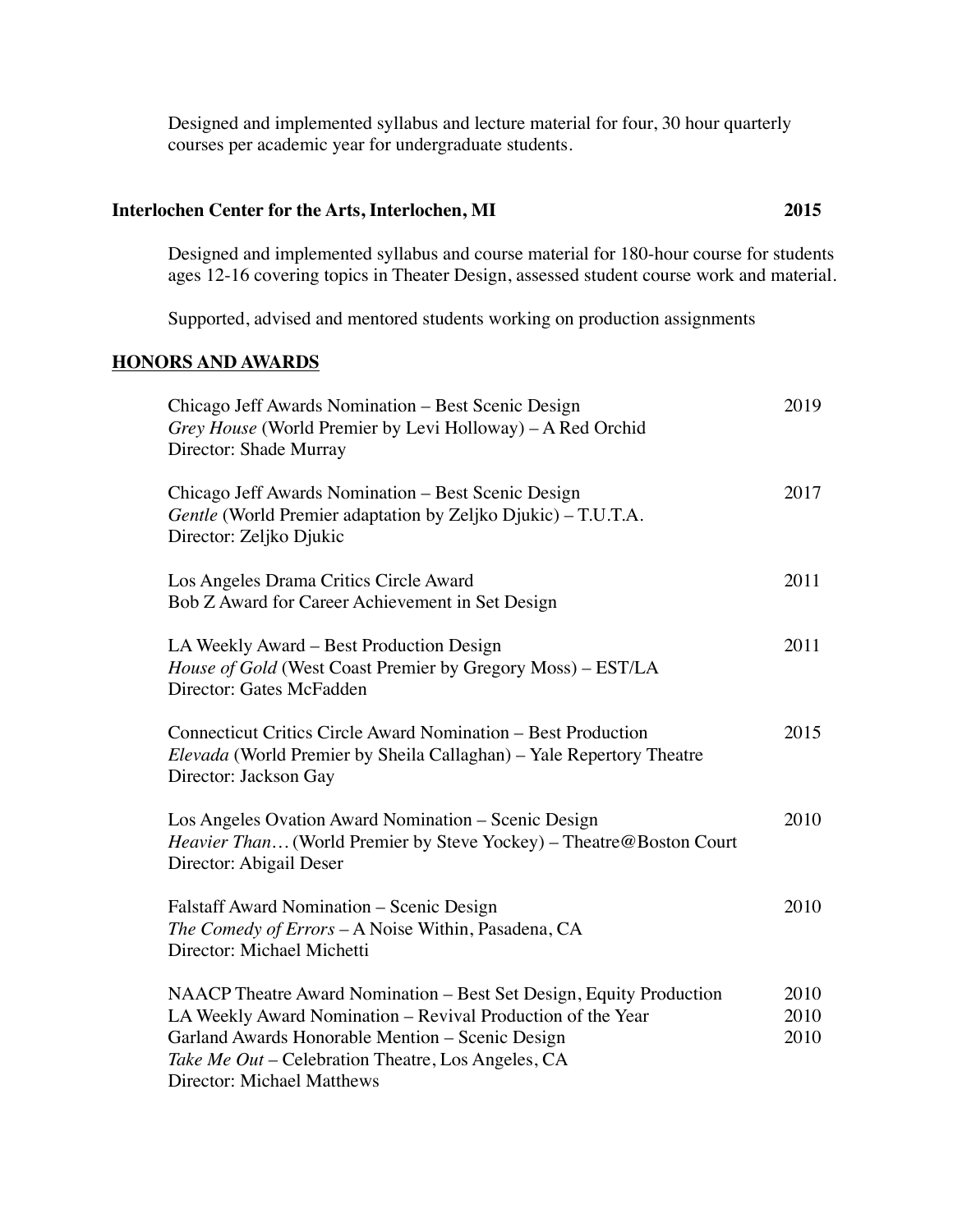| Stage Scene LA Award – Best Set Design<br>Garland Awards Honorable Mention - Scenic Design<br>Much Ado About Nothing – A Noise Within, Pasadena, CA                                                                                                                                  | 2009<br>2009 |
|--------------------------------------------------------------------------------------------------------------------------------------------------------------------------------------------------------------------------------------------------------------------------------------|--------------|
| <b>GLAAD Media Awards Nomination – Best Theatrical Production</b><br>Stage Scene LA Award – Best Set Design<br><i>Haram! Iran! – Celebration Theatre, Los Angeles, CA</i><br>Director: Michael Matthews                                                                              | 2008<br>2008 |
| Los Angeles Drama Critics Circle Award Nomination – Best Production<br>Stage Scene LA Award – Best Set Design<br><i>Charles Dickens' Oliver Twist</i> , adapted by Neil Bartlett – A Noise Within<br>Director: Julia Rodriguez Elliot and Geoff Elliot                               | 2008<br>2008 |
| Los Angeles Drama Critics Circle Award Nomination – Best Production<br>Garland Awards Honorable Mention – Scenic Design<br><i>The Pain and The Itch</i> (West Coast Premier by Bruce Norris)<br>Theatre@Boston Court, co-produced with Furious Theatre<br>Director: Damaso Rodriguez | 2009<br>2009 |

## **PRODUCTION EXPERIENCE**

*Mies Julie* by Yäel Farber – (Chicago Premier) Director: Dexter Bullard *A Wonder in My Soul* by Marcus Gardley – (World Premier) Director: Chay Yew *Never the Sinner* by John Logan – Director: Gary Griffin Victory Gardens Theater – Chicago, IL

*Big River* – Director: Marti Gobel *The Miracle Worker* – Director: Matt Daniels *The Wiz* – Directors: Ameenah Kaplin & Sheri Williams Pannell First Stage – Milwaukee, WI

*Grey House —* (World Premier) Director: Shade Murray *Small Mouth Sounds* by Bess Wohl – (Chicago Premier) Director: Shade Murray A Red Orchid Theater – Chicago,

*Scapino* by Moliere, adapted by Zeljko Djukic and Jeffrey Binder - Director: Zeljko Djukic Gulfshore Playhouse – Naples, FL

*Fool for Love* by Sam Shepard – Director: Zeljko Djukic Chopin Theater – Chicago, IL

*Caught* by Christopher Chen – (Chicago Premier) Director: Seth Bockley Sideshow Theater – Chicago, IL

*Gentle* – (World Premier) Director: Zeljko Djukic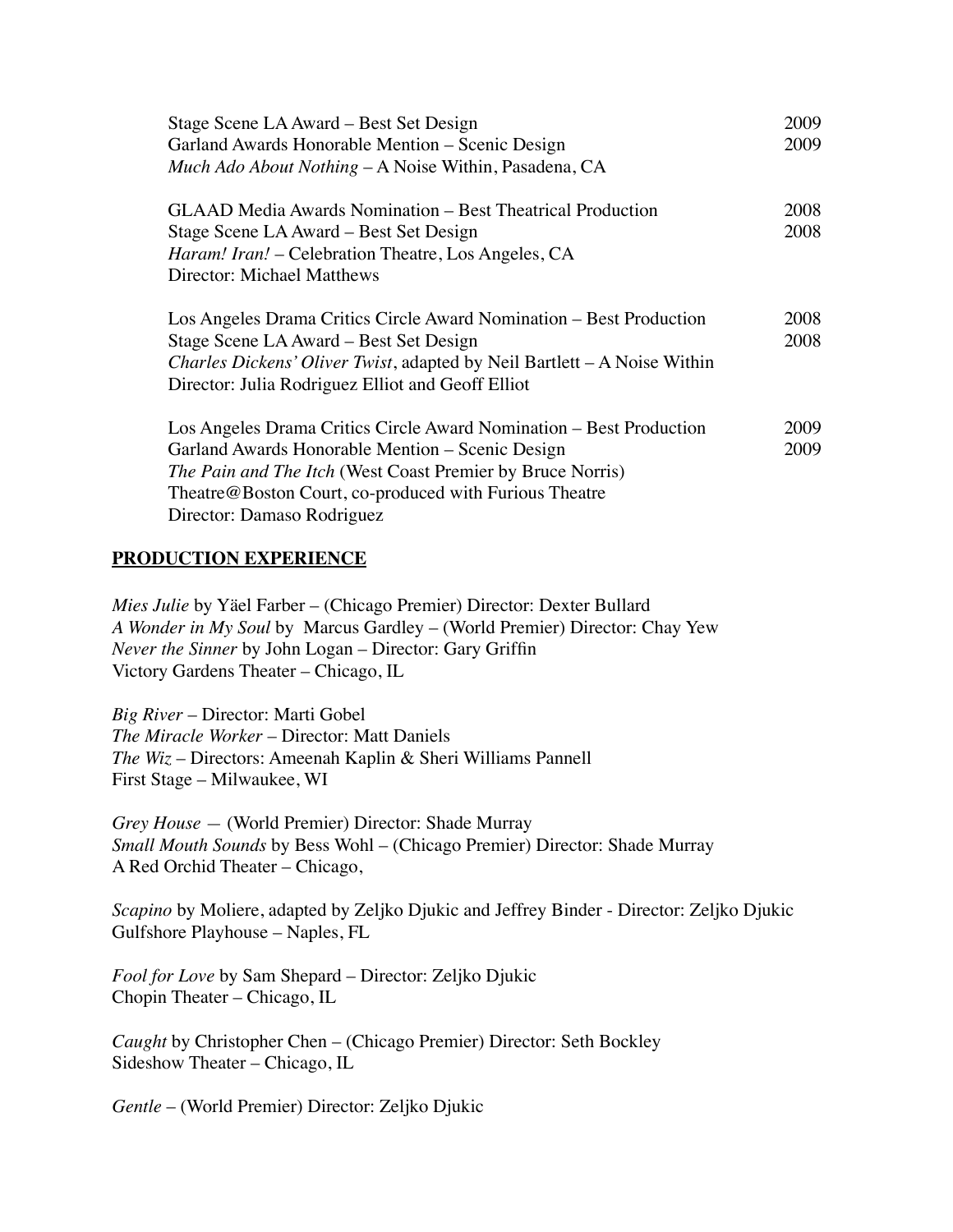T.U.T.A. – Chicago, IL

*Haymarket: The Anarchist's Songbook* – (World Premier) Director: Elizabeth Margolius Underscore Theater – Chicago, IL

*The Cousin from Nowhere* – Director: Elizabeth Margolius Chicago Folks Operetta– Chicago, IL

*Elevada* by Sheila Callaghan - (World Premier) Director: Jackson Gay Yale Repertory Theater - New Haven, CT

*Uncle Phillip's Coat* – (World Premier) Director: Elizabeth Margolius Greenhouse Theater Center – Chicago, IL

*Sit Up, Speak Nicely, and Don't Twiddle Your Fingers All The Time* by Emily Zemba Directed by Ato Blankson-Wood *The Most Beautiful Thing in the World* - Conceived & Directed by Gabe Levey Yale Cabaret - New Haven, CT

*Thunderbodies* by Kate Tarker – (World Premier) Director: Dustin Wills Yale School of Drama - New Haven, CT

*Heavier Than…* by Steve Yockey - (World Premier) Director: Abigail Deser *Courting Vampires* by Laura Schellhardt - (World Premier) Director: Jessica Kubzansky *The Pain and the Itch* - (West Coast Premier) Director: Damaso Rodriguez Theatre@Boston Court - Pasadena, CA

*Twelfth Night* - Director: Julia Rodriguez-Elliot *The Comedy of Errors* - Director: Michael Michetti *Blithe Spirit* - Director: Damaso Rodriguez *Charles Dickens' Great Expectations* (West Coast Premier) - Director: Julia Rodriguez-Elliot *Much Ado About Nothing* - Director: Michael Murray *Charles Dickens' Oliver Twist* – Director: Julia Rodriguez-Elliot *The Taming of the Shrew* - Director: Geoff Elliot A Noise Within – Pasadena, CA

*The Bacchae* - Director: Michael Matthew Edinburgh Fringe Festival - Edinburgh, Scotland

*House of Gold* by Gregory Moss - (West Coast Premier) Director: Gates McFadden Ensemble Studio Theatre/LA - Los Angeles, CA

*Extinction* - (World Premier) Director: Wayne Kasserman GREEDY - (West Coast Premier) Director: James Roday Red Dog Squadron - Los Angeles, CA

*boom*[sic] by Peter Sinn Nachtrieb- Director: Damaso Rodriguez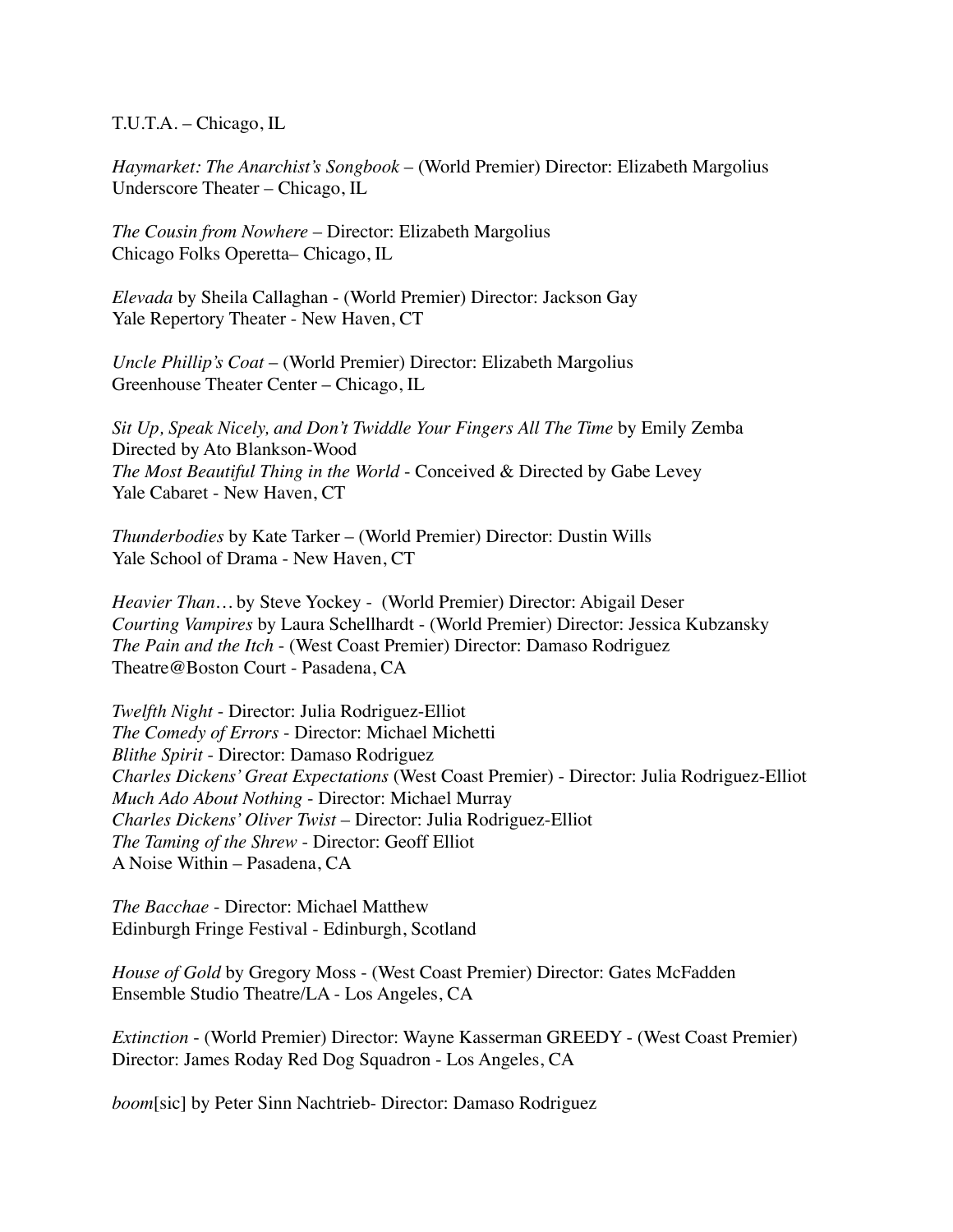*Hunter Gatherers* by Peter Sinn Nachtrieb - Director: Damaso Rodriguez Furious Theatre - Pasadena, CA

*The Marvelous Wonderettes* – (World Premier) Director: Roger Bean El Portal Forum Theatre – North Hollywood, CA

*Dusk Rings a Bell* - (West Coast Premier) Director: Daniel Henning *The Temperamentals* - (West Coast Premier) Director: Michael Matthews *The Cradle Will Rock* - Director: Daniel Henning *The Santaland Diaries* (2009) - Director: Michael Matthews *The Santaland Diaries* (2010) - Director: Michael Matthews *The Jazz Age* - (West Coast Premier) Director: Michael Matthews The Blank Theatre - Los Angeles, CA

*Broadsword: A Heavy Metal Play* - (West Coast Premier) Director: Mark St. Amant *Forgiveness* - (World Premier) Director: Matt Shakman Black Dahlia Theater - Los Angeles, CA

*Loving Repeating* - (West Coast Premier) Director: Caryn Desai *The Old Settler* - Director: Caryn Desai *Southern Comforts* - Director: Jules Aaron International City Theatre - Long Beach, CA

*Positively Wicked* - Director: Ryan Scott Oliver *Jasper in Deadland*: World Premier Musical Workshop - Director: Ryan Scott Oliver Pasadena Musical Theatre Program - Pasadena California

*What's Wrong with Angry?* - Director: Michael Matthews *Take Me Out* - Director: Michael Matthews *[Title of Show]* - Director: Michael Sheppard *The Women of Brewster Place: The Musical* (West Coast Premier) – Director: Michael Matthews *Haram! Iran!* - (West Coast Premier) Director: Michael Matthews *Altar Boyz*[sic] - Director: Patrick Pearson *Porcelain* – Director: Michael Matthews *The Prodigal Father* (World Premier) - Director: Michael Matthews *Songs from an Unmade Bed* (West Coast Premier) – Director: Patrick Pearson *Stupid Kids* – Director: Michael Matthews *Gemini* – Director: Stan Zimmerman *Beautiful Thing* – Director: Michael Matthews *The Bacchae* – Director: Michael Matthews *Play it Cool* – (World Premier) Director: Sharon Rosen *Four* – Director: Michael Matthews *Buddies* – (World Premier) Director: Scott Smith Celebration Theatre – Los Angeles, CA

*John Gabriel Borkman* - Director: Leonard Pronko